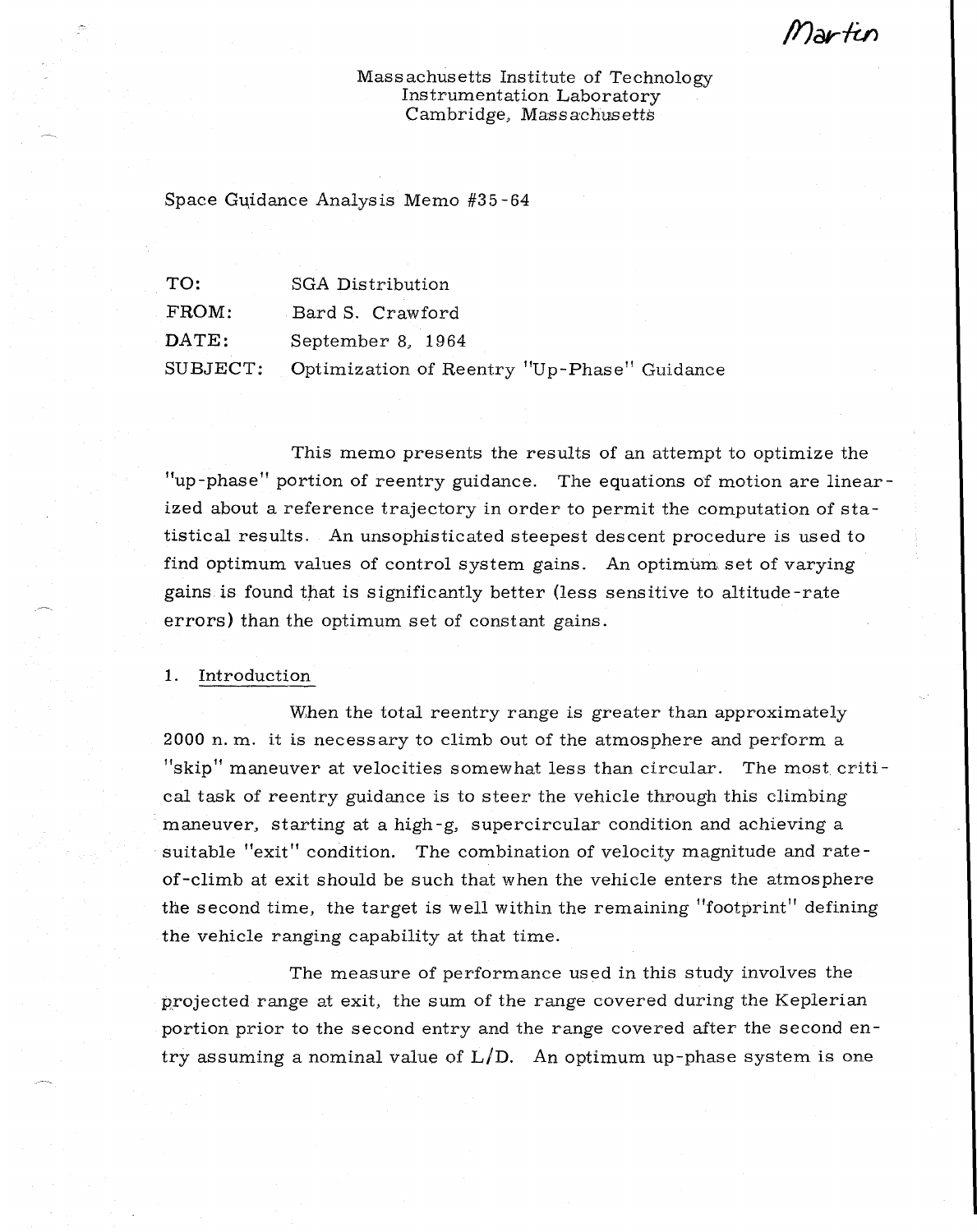which minimizes the mean squared value of the difference between the projected range and the actual range to go at exit.

The sources or error considered in this study are navigation errors such as incorrect knowledge of velocity and rate-of-climb and deviations in the scale height of the atmosphere.

It had previously been found that a computed reference trajectory scheme performed better during the up-phase portion than any other type of scheme tried. The system works as follows. During the high-g portion a pair of functions

$$
v_{ref} = f_1 (a_D)
$$
  

$$
\dot{r}_{ref} = f_2 (a_D)
$$

are generated within the AGC. These represent the way velocity and rateof-olimb are to vary as a function of acceleration-due-to-drag in order that the reference value of projected range is equal to the actual range-to-go. The control equation is then as follows:

$$
(\mathbb{L}/\mathbb{D})_{\text{comm}} = (\mathbb{L}/\mathbb{D})_{\text{ref}} + \mathbb{K}_1 (v_{\text{meas}} - v_{\text{ref}}) + \mathbb{K}_2 (\dot{r}_{\text{meas}} - \dot{r}_{\text{ref}})
$$
\n(1)

In the investigation described below a control equation having the essential nature of Eq. (1) is assumed and values of the gains, K<sub>1</sub> and K<sub>2</sub>. (not necessarily constant) are sought which minimize  $\sigma_{\overline{E}}$ , the root mean squared value of the deviation in projected range at exit. Note that the objective is not to optimize the trajectory, but to optimize the control system.

## 2. Analysis

The main steps of the analysis are outlined here; certain details are relegated to the appendix.

A. Non-Linear Time-Dependent Equations

We assume that a particular reference trajectory has already been established and we are primarily interested in the actual time histories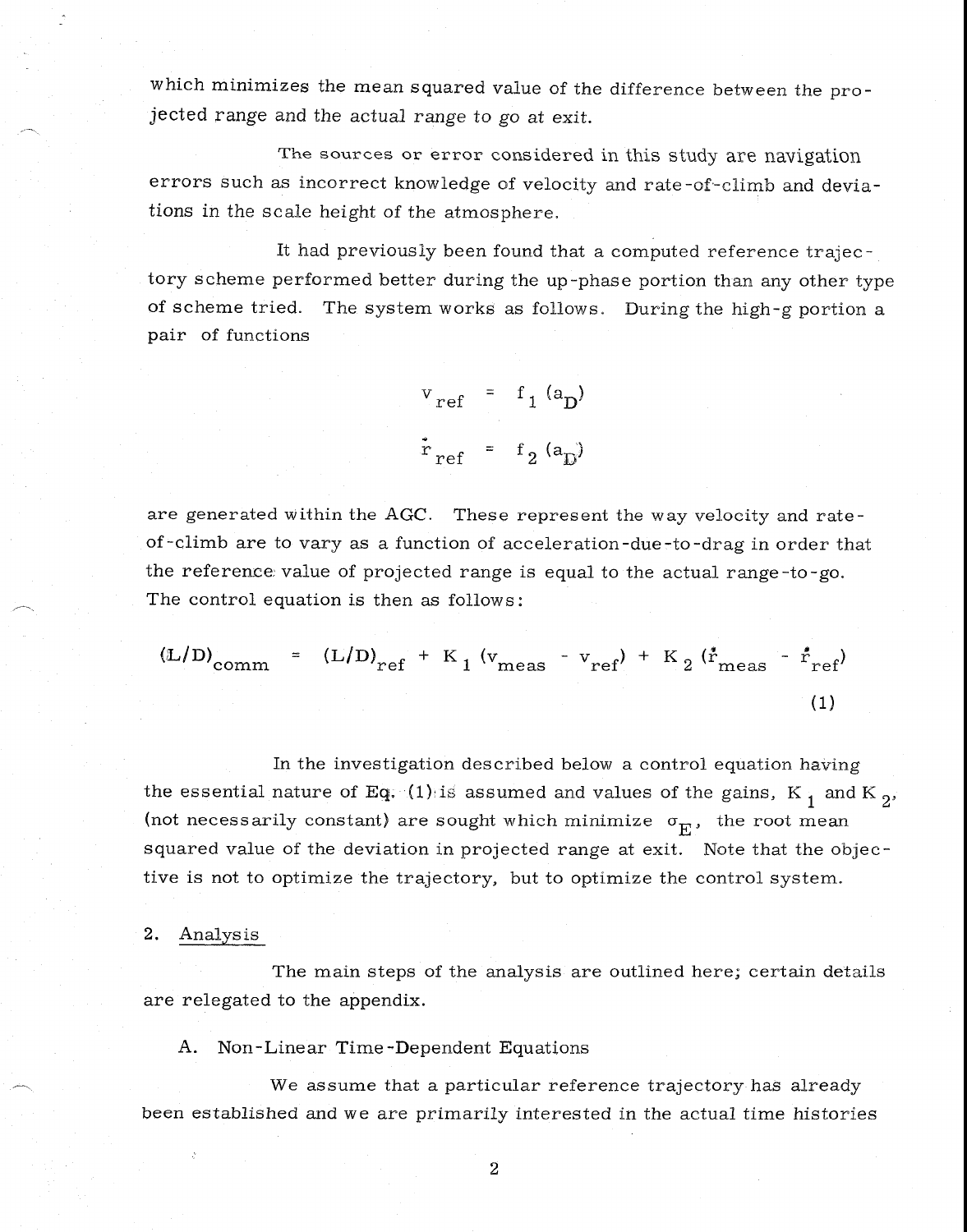of the following three state variables: altitude, velocity and rate-of-climb,  ${r, v, c}$ . Using time as the independent variable and assuming small flight path angles and an exponential atmosphere, we have the following approximate differential equations:

$$
\mathbf{r} = \mathbf{c} \tag{2}
$$

$$
r = -a_{D} = -\left[\frac{\rho_0 c_{D} A}{2 m}\right] e^{-\beta (r - r_0)} v^{2}
$$
 (3)

$$
c = \frac{1}{r} = \frac{v^2}{r} - G + \frac{L}{m}
$$
 (4)

If we assume that a desired value of  $L/D$  can be obtained instantaneously (roll controllsystem is fast compared to trajectory dynamics), we can insert Eq.  $(1)$  into Eq. (4) to get

$$
\int_{C}^{2} = \frac{v^{2}}{r} - G + a_{D} \left[ \left( \frac{L}{D} \right)_{ref} + K_{1}(v_{meas} - v_{ref}) + K_{2}(c_{meas} - c_{ref}) \right]
$$
\n(5)

Equations (2), (3) and (5) are a set of non-linear differential equations which approximately describe the behavior of the system.

B. Non-Linear Drag-Dependent Equations

We can derive an equivalent set of equations using  $a_D$ , rather than time, as the independent variable. Corresponding to Eqs.  $(2)$  and  $(3)$ we have  $(a = a_D)$ 

$$
r' = \frac{d r}{d a} = f(c, v, r, \beta)
$$
 (6)

and

$$
y' = \frac{d \, v}{d \, a} = g(c, v, r, \beta)
$$
 (7)

where f and g are complicated, non-linear functions. Corresponding to Eq. (5) we have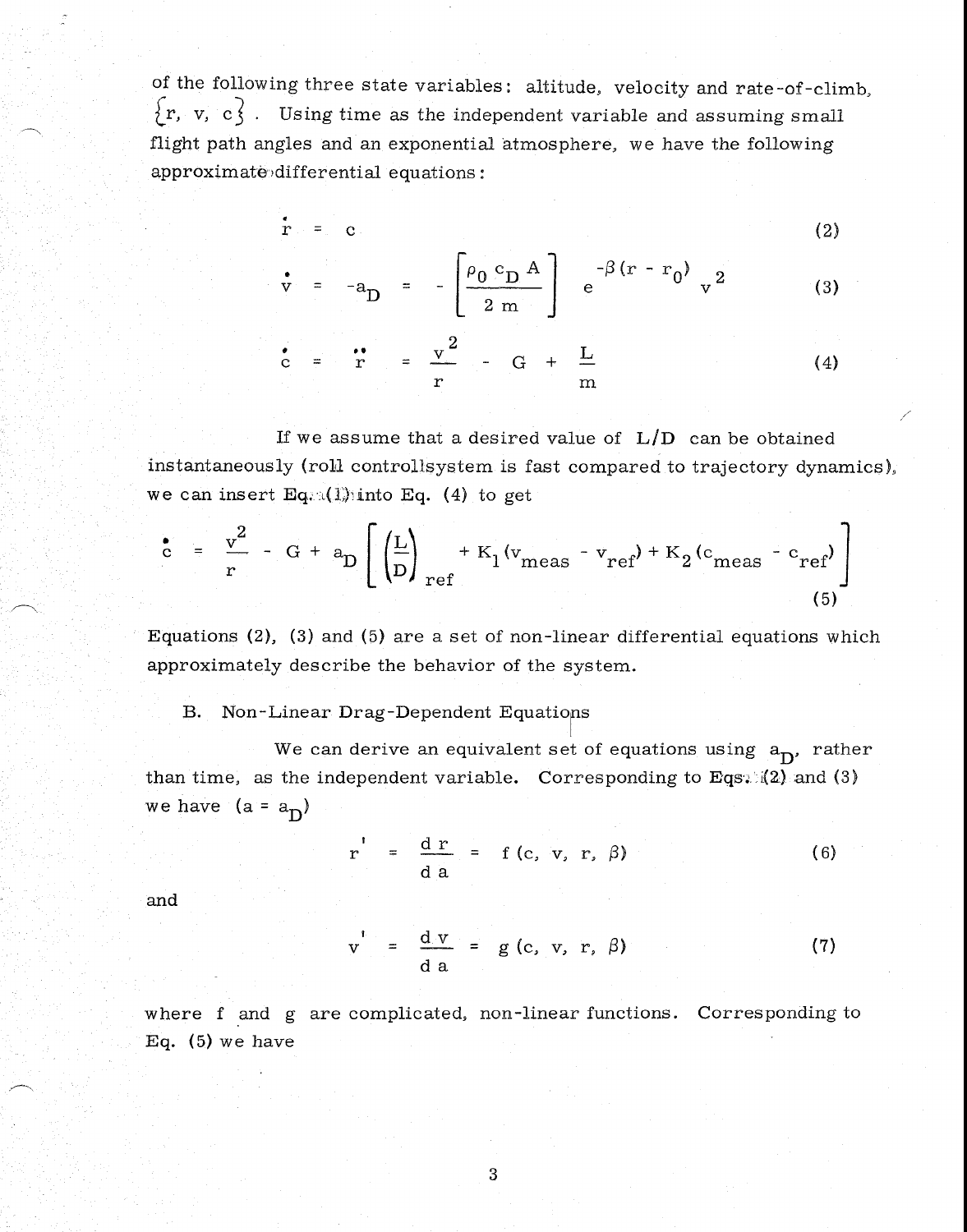$$
c' = \frac{dc}{da} = \frac{dt}{da} \frac{dc}{dt}
$$
  
=  $\frac{1}{a} \left\{ \frac{v^2}{r} - G + a \frac{L}{D} \right\} + \frac{a}{a} \left\{ K_1 (v_{\text{meas}} - v_{\text{ref}}) + K_2 (c_{\text{meas}} - c_{\text{ref}}) \right\}$  (8)

which can be rewritten as

$$
c' = c'_{ref} + k_1 (v_{meas} - v_{ref}) + k_2 (c_{meas} - c_{ref})
$$
 (9)

where

$$
k_1 = \frac{a}{a} K_1
$$
 and  $k_2 = \frac{a}{a} K_2$ .

Equations (6), (7) and (9) are equivalent to Eqs. (2), (3) and (5). If we can find optimum values for  $k_{\parallel}$  and  $k_{2}$ , it is a simple matter to compute corresponding values for  $K_1$  and  $K_2$  to be used in the real-world system.

C. Linearized Equations

The next step is to linearize Eqs.  $(6)$ ,  $(7)$  and  $(9)$  about the reference trajectory. Thus we have

$$
\delta r' = f_c \delta c + f_v \delta v + f_r \delta r + f_\beta \delta \beta \qquad (10)
$$

$$
\delta v' = g_c \delta c + g_v \delta v + g_r \delta r + g_\beta \delta \beta \qquad (11)
$$

$$
\delta c' = k_2 \delta c + k_1 \delta v + k_2 e_c + k_1 e_v \qquad (12)
$$

where  $\delta$  r,  $\delta$  v and  $\delta$  c are deviations from the reference trajectory;  $\delta \beta$  is a deviation from the nominal value of  $\beta$  (reciprocal of scale height);  $e^{\rm t}_{\rm c}$  and  $e^{\rm t}_{\rm v}$  are errors in the navigation systems knowledge of rate-of-climb and velocity; and the subscripted f's and g's are partial derivatives.

We now have a set of linear differential equations with coefficients that vary as a function of the independent variable, a. (Expressions for the partial derivatives, are given in the Appendix. )

 $\overline{4}$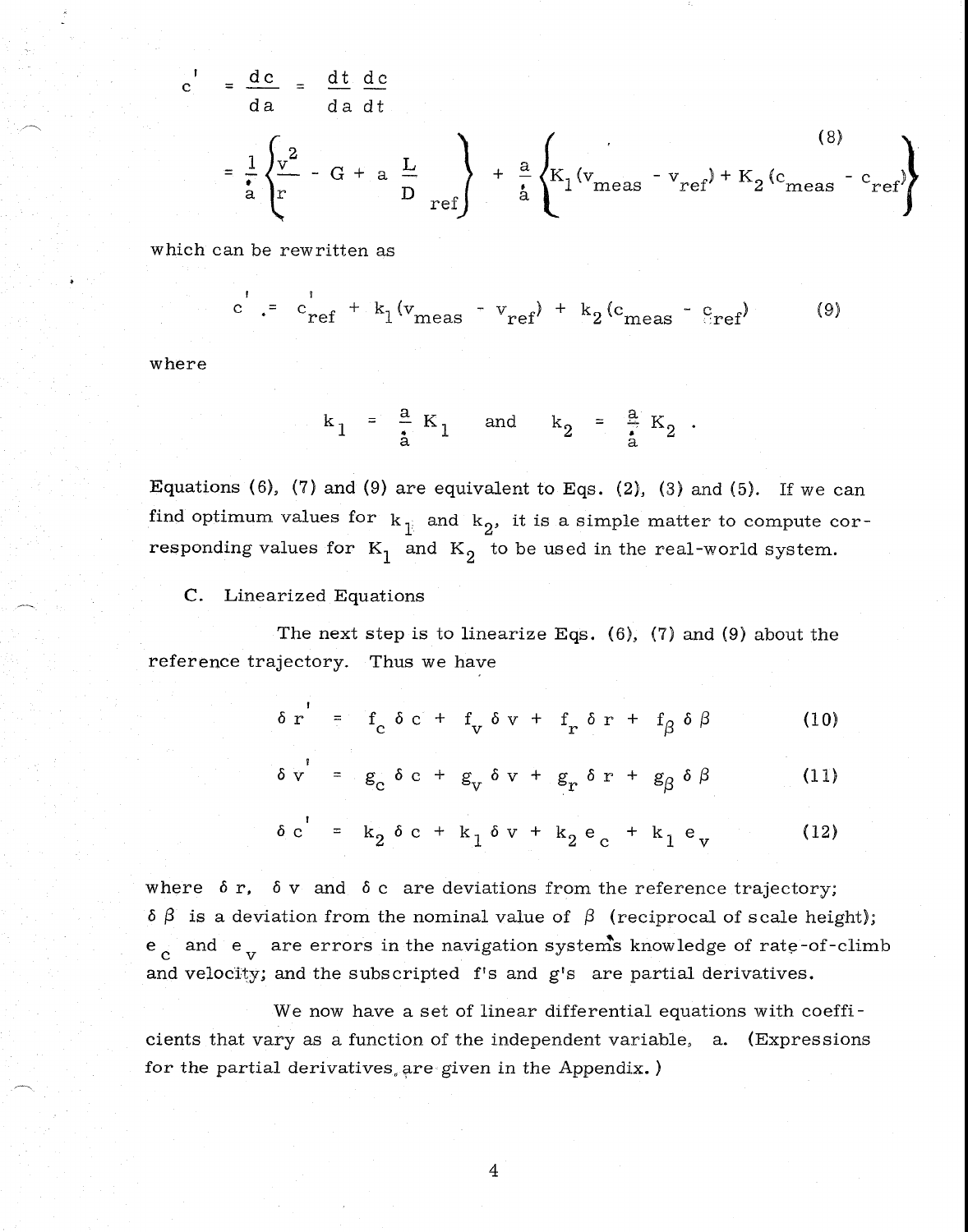This set of linear equations can be integrated (from  $a_0$  to  $a_f$ ) to solve the following deterministic problem.

Given:

- 1. A particular reference trajectory  $\{f\}$ 's and g's tabulated as a function of  $a$ }
- 2. A particular set of initial deviations  $\{ \delta v_{o}, \delta c_{o} \}$
- 3. A particular set of error sources  $\{ \delta \beta, e_c, e_u \}$
- 4. A particular set of gains  $\left\{ k_1(a), k_2(a) \right\}$

Determine:

- 1. The final (exit) deviations  $\{ \delta v_{f'} \delta c_{f} \}$
- 2. The "error" in projected range at exit

 $E = \lambda_c \delta c_f + \lambda_v \delta v_f$ 

where  $\lambda_c$  and  $\lambda_v$  are "exit sensitivities" describing the effect of deviations in exit conditions on the projected range.

A

D. Statistical Equations

So far we have not gained much since the same deterministic problem could have been solved using the original set of non-linear equations. But the fact that we have linear equations permits us to proceed to a statistical analysis. We can then directly compute statistical results pertaining to an ensemble of runs.

From the linear set, Eqs.  $(10)$ ,  $(11)$  and  $(12)$ , we derive a set of 15 linear equations relating various statistical quantities. These are given in the Appendix. They can be integrated to solve the following statistical problem.

## Given:

1. A particular reference trajectory  $\begin{cases} f's \text{ and } g's \text{ tabulator} \end{cases}$ ed as a function of  $a$ }

2. Statistics of initial deviations  $\begin{cases} \frac{1}{\delta v_0^2}, & \delta c_0^2 \end{cases}$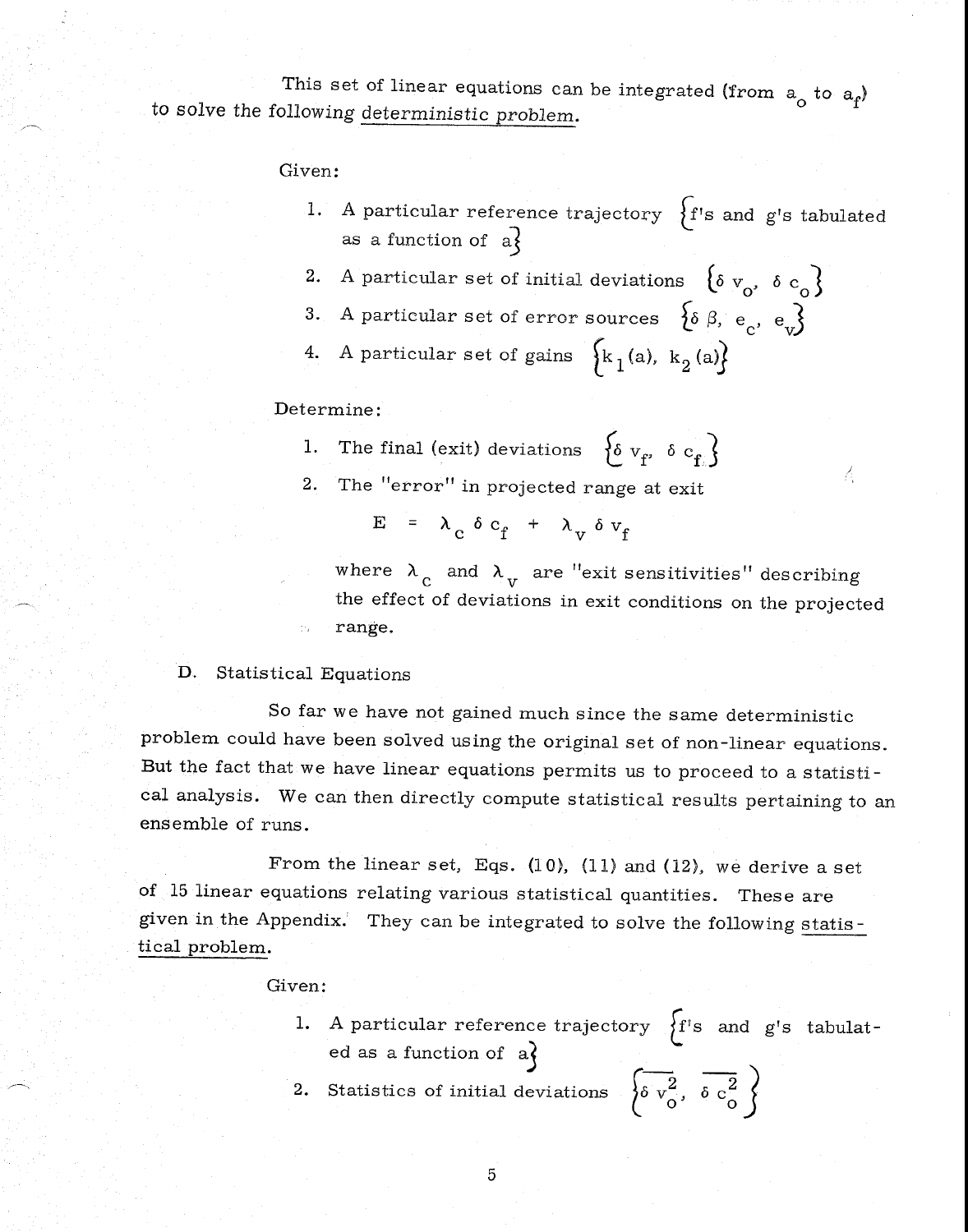- 3. Statistics of error sources  $\delta \beta^2$ ,  $e_c^2$ ,  $e_v^2$
- 4. A particular set of gains  $\{k_1(a), k_2(a)\}$

## Determine:

- 1. The statistics of exit deviations
- $\left\{\delta v_f^2, \delta c_f^2, \delta v_f \delta c_f\right\}$
- 2. The measure of performance,

$$
\sigma_E = \sqrt{\lambda_c^2 \delta c_f^2 + 2 \lambda_c \lambda_v \delta c_f \delta v_f + \lambda_v^2 \delta v_f^2}
$$

## 3. Computer Programs

## A. UPREFFILE294BC

This program simulates a particular type of reference trajectory and generates a file of partial derivatives to be used by the other three programs.

## B. DETERM294BC

This program integrates Eqs:  $(10)$ ,  $(11)$  and  $(12)$  to solve the deterministic problem described on page 5. One run simulates a particular case and results in a particular error in projected range at exit.

## C. RMSCOMP294BC

This program integrates the 15 equations given in the Appendix to solve the statistical problem described above. One run generates ensemble averages and produces a measure of performance,  $\sigma_{\rm E}$ , for a particular set of gains.

## D. STEEPDSCT294BC

This program uses the previous one as a sub-program and is essentially an iterative procedure which continually modifies the gains to improve performance. Each trial set of gain modifications is generated by means of a steepest descent procedure. The number of parameters to be modified is 2, 4, 6 etc. depending upon whether the gains are assumed to be constant, linearly varying with  $a_{\text{D}}$ , parabolically varying, etc.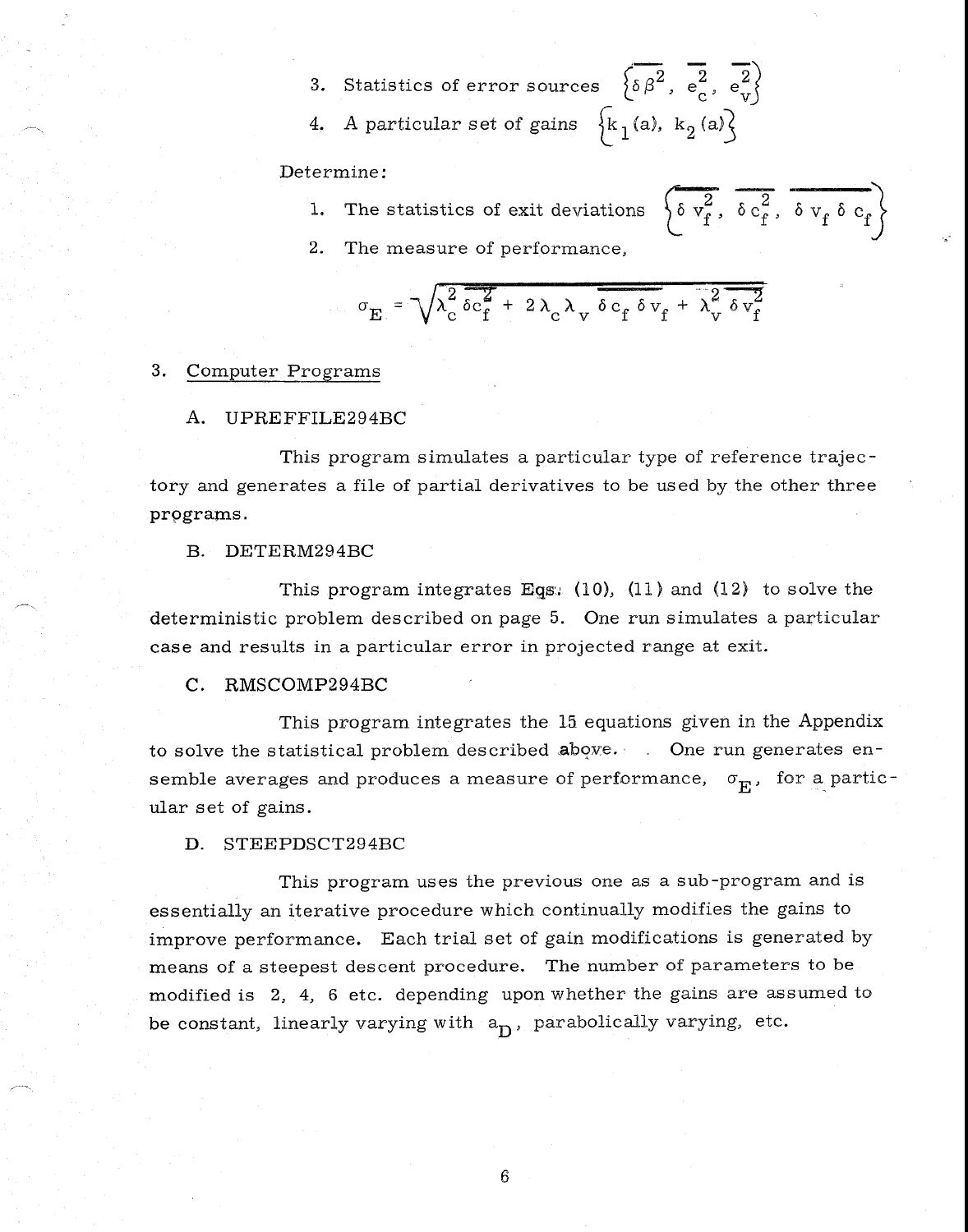#### $4.$ Results and Discussion

## A. Expected Performance with "Balanced" Gains

Consider first the performance we might expect from one obvious choice of gains. Most of our results to date pertain to an up-phase reference trajectory which is part of a typical 5000 nm. range trajectory. The exit sensitivities for this trajectory are

$$
\lambda_{\rm v} = 2.99 \text{ nm/fps}
$$

and

$$
\lambda_c = 1.97 \text{ nm/fps}.
$$

Thus, for example, if the exit deviations  $\delta c_f$  and  $\delta v_f$  are both + 100 fps, the error in projected range would be

$$
E = 2.99 (100) + 1.97 (100) = 496 nm.
$$

We choose a pair of constant gains which are high enough to achieve fairly tight control of the indicated exit conditions and select the ratio of the gains so as to balance the effects of  $\delta v_f$  and  $\delta c_f$ . That is, the gain ratio is

$$
\frac{k_1}{k_2} = \frac{\lambda_v}{\lambda_c} = \frac{2.99}{1.97} = 1.52
$$

and we call these balanced gains. In this case we expect the projectedrange error to be mainly a function of the navigation errors,  $e_V^+$  and  $e_C^+$ Assuming that these two are uncorrelated and that

c

$$
\sigma_{e_V} = 10 \text{ fps}
$$
  

$$
\sigma_{e_V} = 30 \text{ fps}
$$

and

$$
\mathbf{7}^{\prime}
$$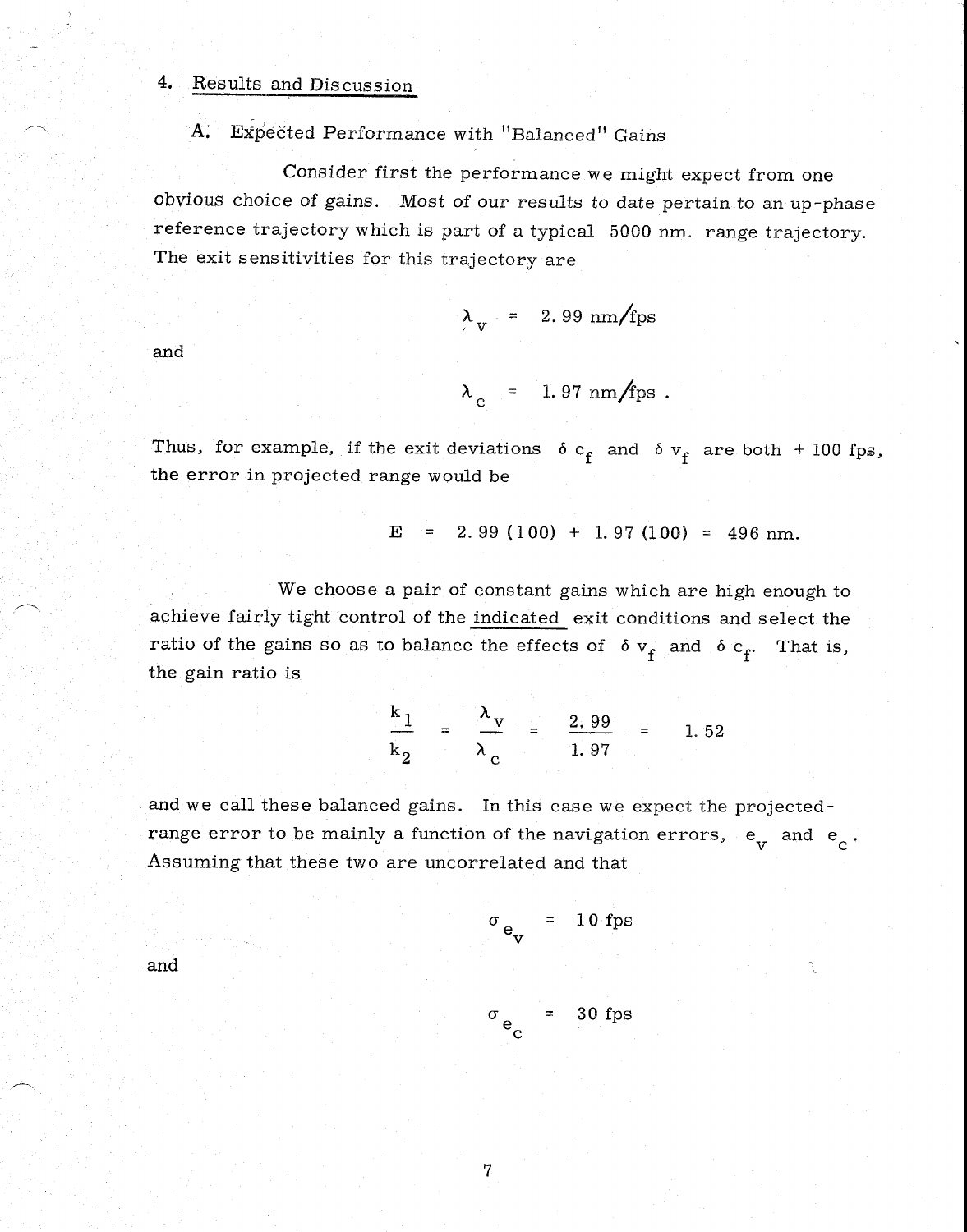we expect the following *performance:* 

$$
\sigma_E
$$
 =  $\sqrt{2.99 (10)^2 + [1.97 (30)]^2}$  = 66.2 nm.

This value is a useful standard of comparison for what follows. The significance of this value is that it defines the required ranging ability of the final, subcircular, glide phase of reentry. In a  $3\sigma$  case, for example, the range to be covered during the final glide is approximately 200 nm different from what would occur if the glide were flown open-loop with a nominal L/D.

B. Constant Gain Performance

With constant gains there are only two parameters to vary and we can get a complete picture of the effects of various gain combinations. Such a picture is shown in Fig. 1 which plots constant  $\sigma_{\overline{E}}$  contours on the  $k_1 - k_2$ plane. Figure 1 pertains to a 5000 nm trajectory and the following data.

Reference Exit Conditions:

|   | 24,700 fps |  |
|---|------------|--|
|   | 1,055 fps  |  |
| = | 2.99       |  |
|   | 1.97       |  |
|   |            |  |

Initial Deviation Statistics:

<sup>a</sup>*6 v* = 250 fps  $\sigma_{\delta v_{\rm o}}$  =  $\delta$  c<sub>o</sub> = 100 fps

Error Source Statistics:

 $-19\%$  of nominal  $\sigma$   $\delta$   $\beta$  $=$  10 fps  $\sigma$  $\mathbf{v}^{\mathcal{I}}$ 30 fps  $\gamma = 1$  $\sigma$  $\mathbf{e}$ 

these 5 quantities are assumed to be uncorrelated

The dashed line in Fig. 1 is a locus of balanced gains for the given exit sensitivities. We see that along a considerable portion of this line the performance is very close to the expected value of 66. 2 nm.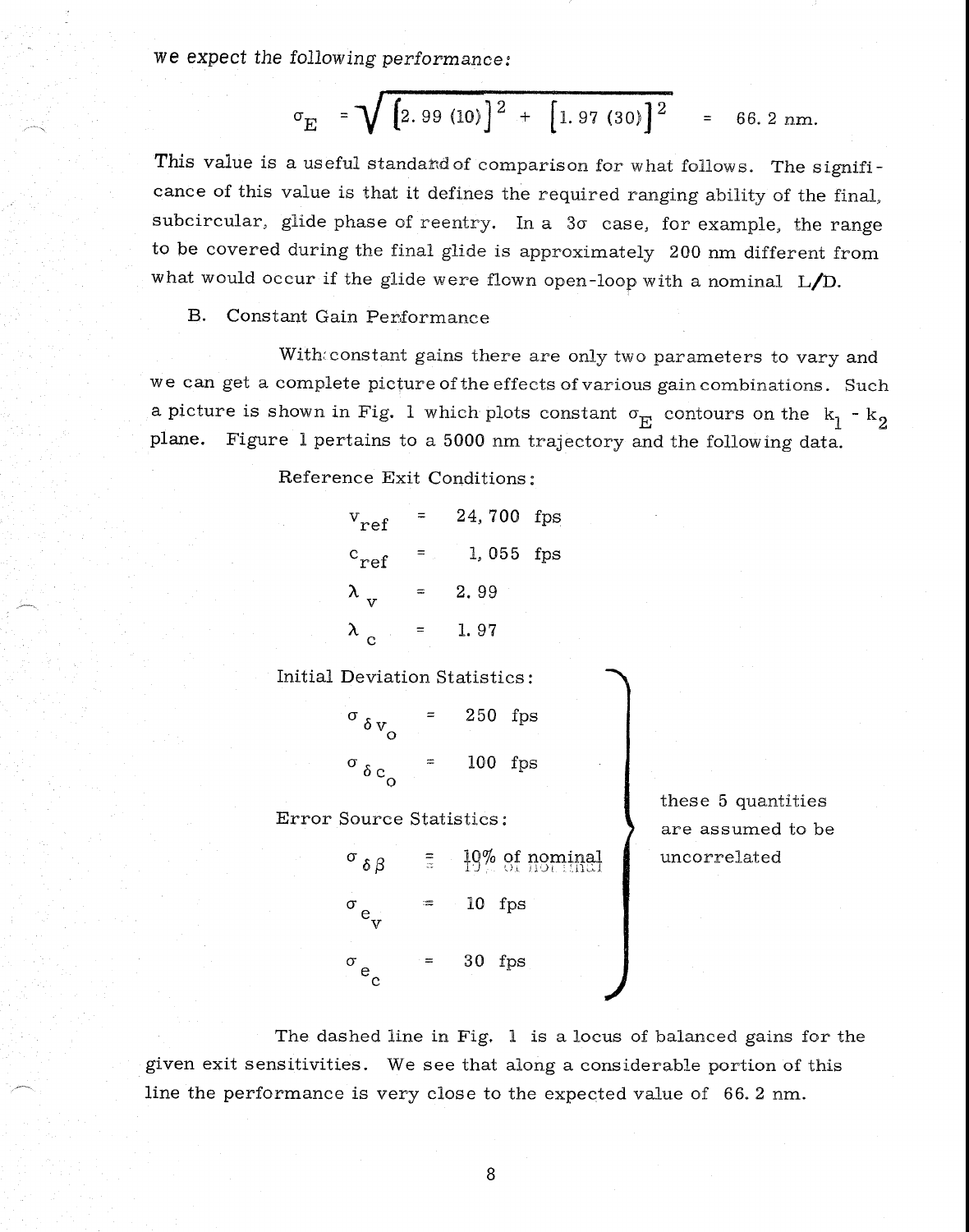We see also that there is a narrow region somewhat to the right of the balanced -gains line where the *performance* is somewhat better; namely, about 62 nm. These are the optimum constant gains.

The fact that the system can achieve better performance than that achieved by balanced gains means that it is taking advantage of the dynamic relationship between  $\delta y$  and  $\delta c$  described by the equations of motion. Since  $\delta v$  is known more accurately than  $\delta c$ , the control equation gives relatively more weight to  $\delta v$  than the balanced-gains concept calls for. As a result of using optimum gains the vehicle exits with an "indicated" error in projected range, but it relies on the total system dynamics (with optimum gains) to produce a final rate-of-climb which is better than that produced by balanced gains. In other words, for a given exit velocity, the difference be tween the actual rate-of-climb and the ideal rate-of-climb. The above discussion applies even more strongly to the varying gain combinations which achieve still better performance.

## C. Linearly Varying Gain Performance

With linearly varying gains there are four parameters to vary. We take these to be the initial and final values of the two gains,  $k_1^-, k_1^-,$  $f^{\dagger}$  o  $_2$  and  $\mathrm{k}_2$  . Here the steepest descent procedure proves to be very use  $\circ$   $\circ$  f ful and gives surprisingly good results.

Table 1 illustrates the action of the steepest descent program. Starting with a set of constant gains ( $\sigma_E$  = 169 nm) the program took 41 iterations to reach a performance of  $\sigma_{\rm E}$  = 43 nm. At this point it was suspected that better performance might be obtained with  $k_2 = 0$ . The program was f restarted with this assumption and took only 16 iterations to go from  $\sigma_{\overline{E}}$  = 141 nm to  $\sigma_{\overline{E}}$  = 37. 2 nm. This is believed to be very close to the best performance possible with linearly varying gains.

Each iteration cycle involves integration of the equations 5 times; one nominal run and 4 perturbed runs, each with a small test variation in one parameter. The next set of parameter changes are chosen in proportion to the effects of the test variations (steepest descent procedure). If the performance worsens instead of improving the parameter changes are cut in half.

9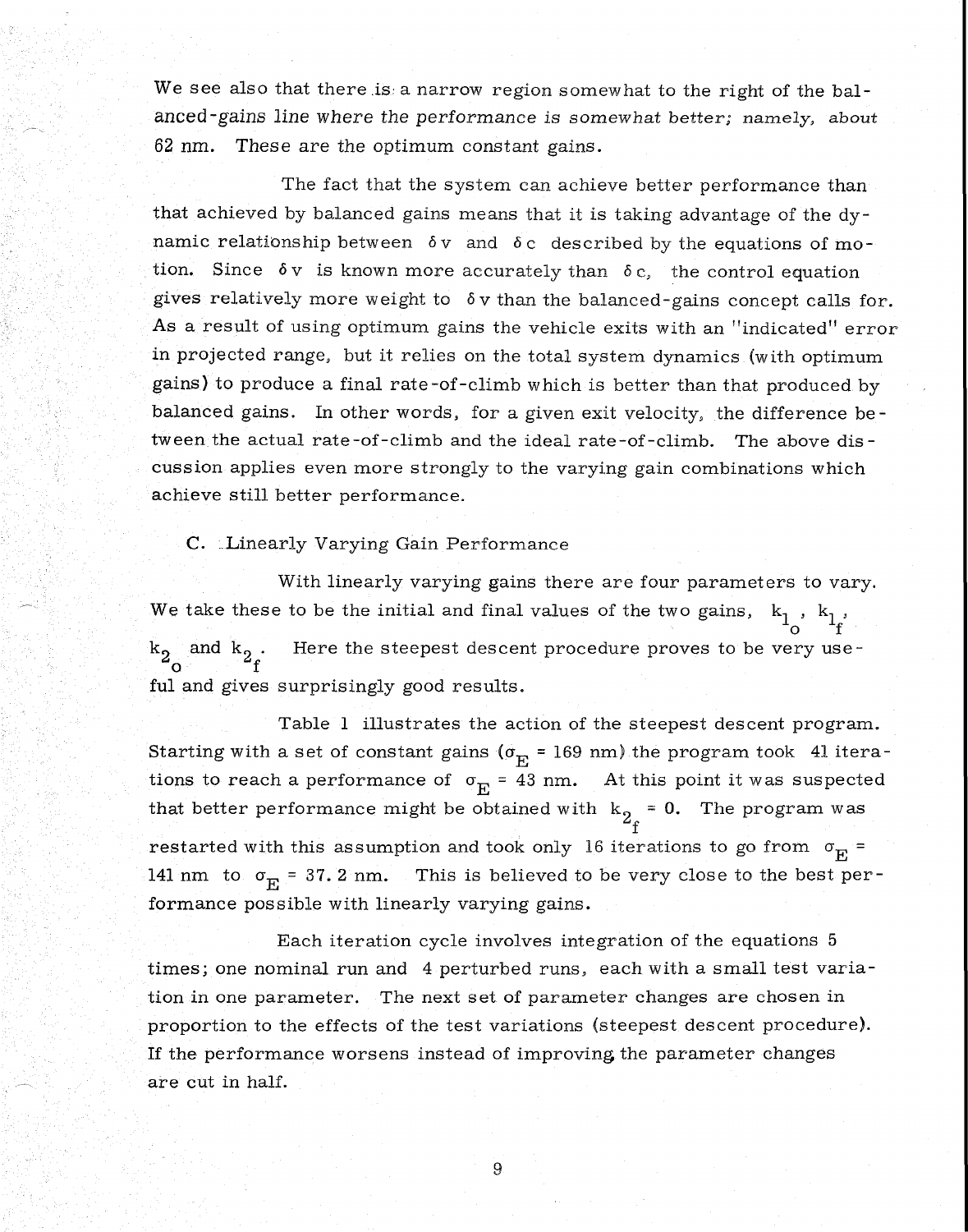The "path" of the gains corresponding to the last row of Table 1 are plotted as a dotted straight line on the  $k_1 - k_2$  plane *(Fig. 1)*. Note that in the early portion rate-of-climb  $(k_2)$  is emphasized while toward the end of the trajectory velocity  $(k_1)$  is emphasized. An interesting result is that no single point along the path represents a good set of constant gains. In fact the beginning and ending points would be very poor choices as constant gains  $(\sigma_{\overline{E}} > 300 \text{ nm}$  in both cases).

## D. Optimum Gains

It was discovered that significantly better preformance could be achieved without increasing the number of parameters. This is done by making  $k_2$  (a) the product of allinear  $k_1$  (a) and another straight line representing the ratio,  $k_2(a)/k_1(a)$ . Thus,  $k_2(a)$  becomes a parabola, but we still have just four parameters, the initial and final values of  $k_1$  and  $k_2$ .

Figure 2 plots two sets of gain variations which have the form described above. One set is believed to be nearly optimum for the 5000 nm case, and the other for a 3000 nm. case. These were found by means of the steepest descent program.

The best performance achieved in the 5000 nm case is 31. 7 nm. Since the theoretical limit is believed to be 29.9 nm  $(\lambda_{\text{v}} = 2.99, \sigma_{\text{e}_{\text{v}}} = 10)$ , no attempt was made to use more sophisticated gain variations. Similarly, the best performance achieved in the 3000 nm case is  $6.4$  nm while the theoretical limit is 5 nm  $(\lambda_V = 0.5, \alpha_{e_{1r}} = 10)$ .

The operation of the system with nearly-optimum gains is illustrated in Figs. 3 and 4. These are phase-plane plots showing  $\langle \delta v, \delta c \rangle$ histories for several specific cases generated by computer program DETERM294BC. All of the runs plotted in Fig. 3 assume perfect information ( $e_v = e_c = 0$ ). The four runs shown at the top also assume a standard atmospheric scale height and simply show how the trajectory achieves the nominal exit conditions regardless of initial deviations. The straight line labeled "target line" is a locus of acceptable exit conditions which balance off the effects of deviations in velocity and rate-of-climb. The slope of this line is simply the negative of the ratio of the exit sensitivities. The two runs plotted at the bottom of Fig. 3 show the effect of scale height deviations of 10%. The exit conditions are fqr from the origin (reference values) but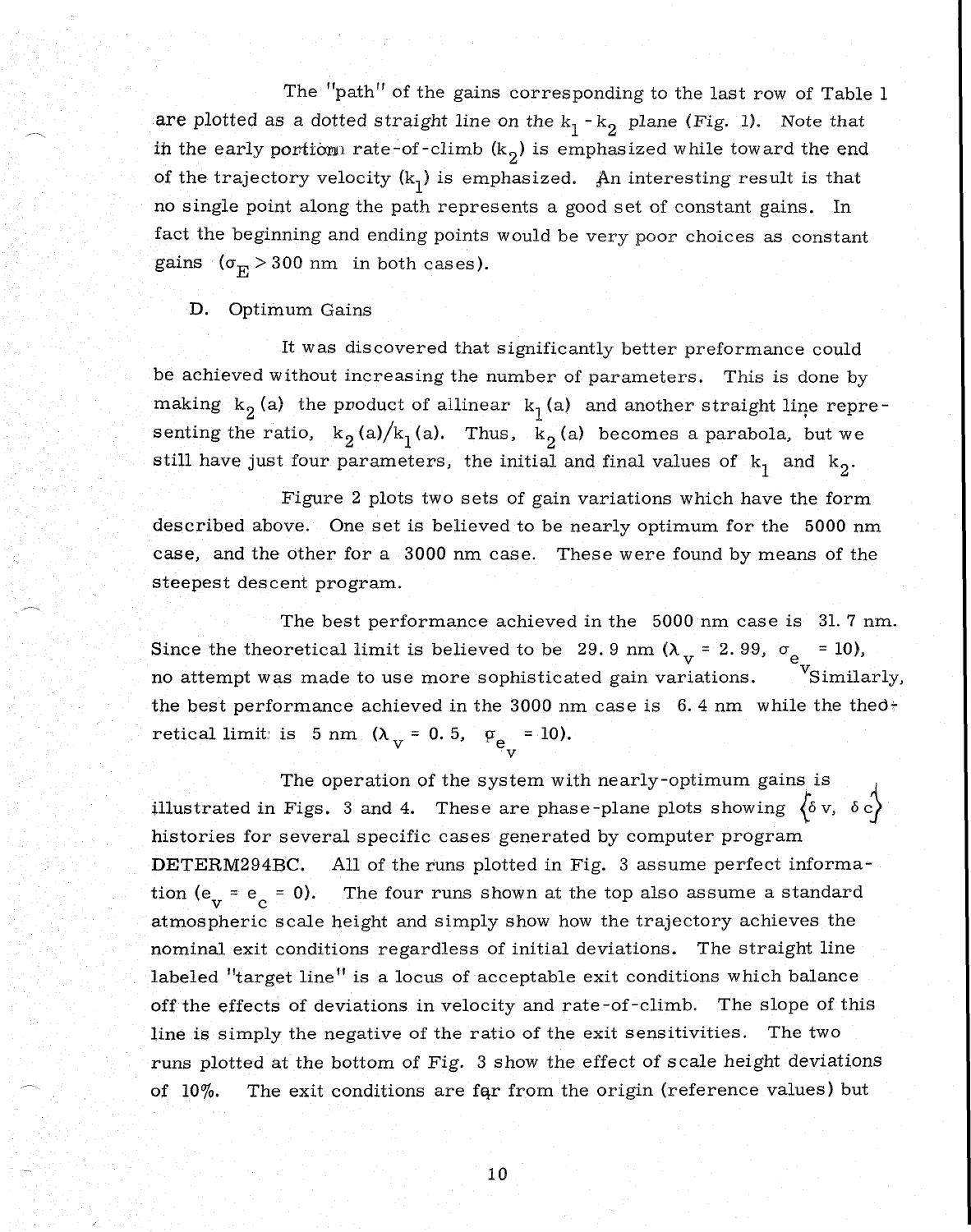do lie along the target line and are, therefore, acceptable. That is, the error in projected range is small.

Figure 4 compares the operation of the nearly-optimum gains with that of balanced gains when errors in the knowledge of rate-of-climb are present. In each case three runs are plotted with  $e_c = +30$ , 0 and -30fps, respectively. Points of equal acceleration are connected with dotted lines. The difference between the two systems is very striking in the later part of  $\zeta$ the trajectory. With optimum gains, which are comparatively low toward the end, the trajectories slowly "drift" in to the target line. The effect of a rate -of-climb error is to displace the exit point along the target line, making the final projected range very insensitive to the rate-of-climb error. With the higher, balanced gains, on the other hand, the final indicated values of  $\delta v$  and  $\delta c$  are driven to a point along the target line, with the result that the actual exit point is above or below the line by an amount equal to the negative of the error,  $e_{c}$ .

E, Conclusions

For any particular up-phase reference trajectory a set of varying gains can be found which achieve good performance by making the projected range insensitive to errors in knowledge of rate-of-climb. The performance achieved is mainly a function of the accuracy in knowledge of velocity magnitude. The following table summarizes the results found to date. (Assuming  $\sigma_{\rm e_{\rm yr}} = 10$  fps,  $\sigma_{\rm e_{\rm g}} = 30$  fps.)

| Performance $(\sigma_{\overline{R}})$ with: |                                                                                | 5000 nm case      | 3000 nm case      |  |
|---------------------------------------------|--------------------------------------------------------------------------------|-------------------|-------------------|--|
| 1.                                          | <b>Balanced Gains</b>                                                          | 66.2 nm           | $30.4 \text{ nm}$ |  |
| 2.                                          | Optimum Constant Gains                                                         | 62.<br>nm         | not found         |  |
| 3.                                          | Best Linear Gains Found                                                        | 37.2 nm           | not found         |  |
|                                             | 4. Best Gains Found<br>$(k_1$ linear, $k_2$ parabolic)                         | $31.7 \text{ nm}$ | 6.4 nm            |  |
|                                             | Theoretical Performance Limit<br>$(\sigma_{e_{\rm v}} \times \lambda_{\rm v})$ | $29.9 \text{ nm}$ | 5<br>nm           |  |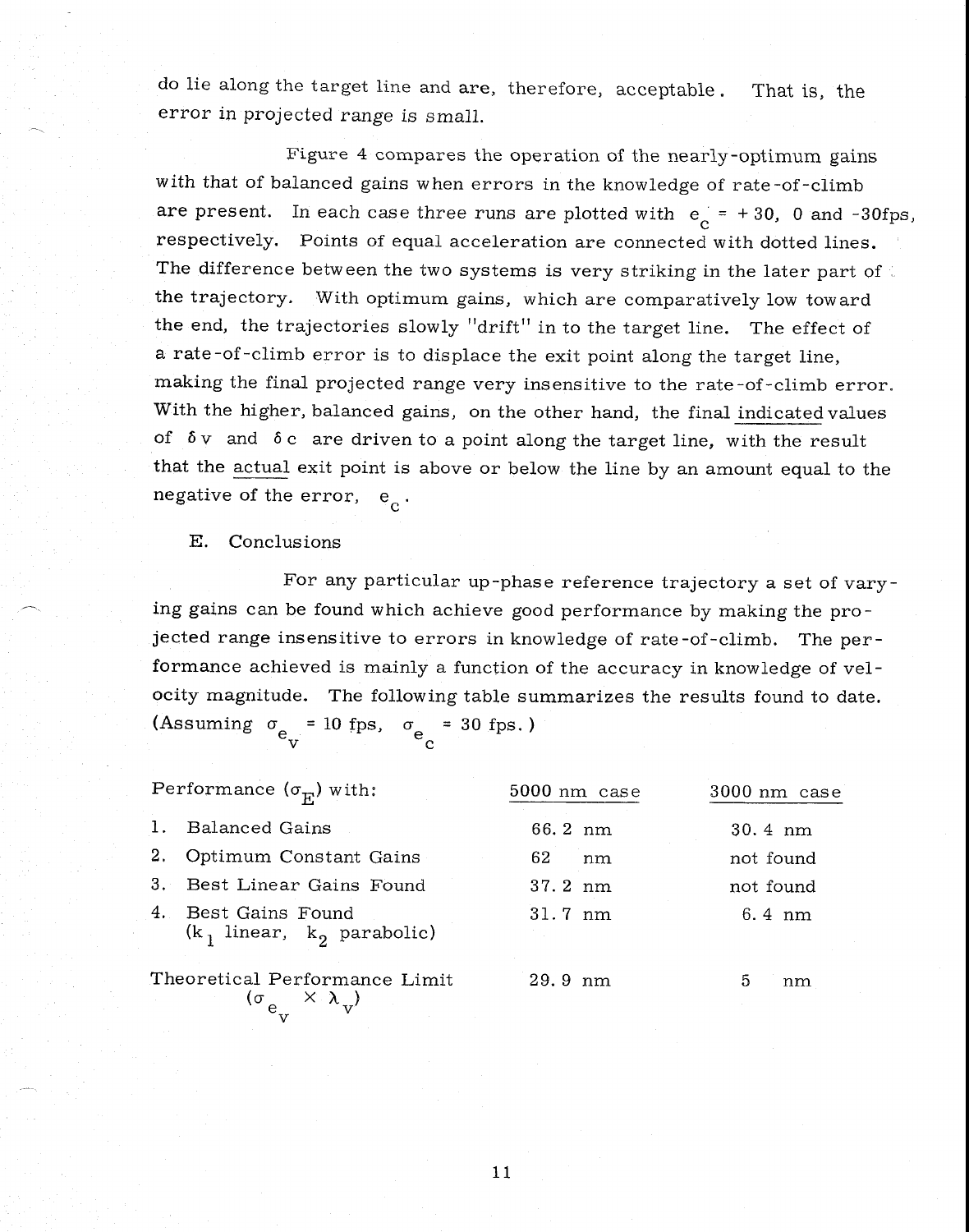The improvement from 66. 2 nm to 31. 7 nm may seem unimportant since a performance of  $\sigma_{\overline{E}}$  = 66. 2 nm ought to be well handled by the final glide phase. If, however, the rate-of-climb errors become larger than those assumed above the improvement could become much more striking and very important. Just how large the rate-of-climb errors could be before linearity and the predicted insensitivity breaks down can only be determined by extensive simulation of the complete, non-linear problem.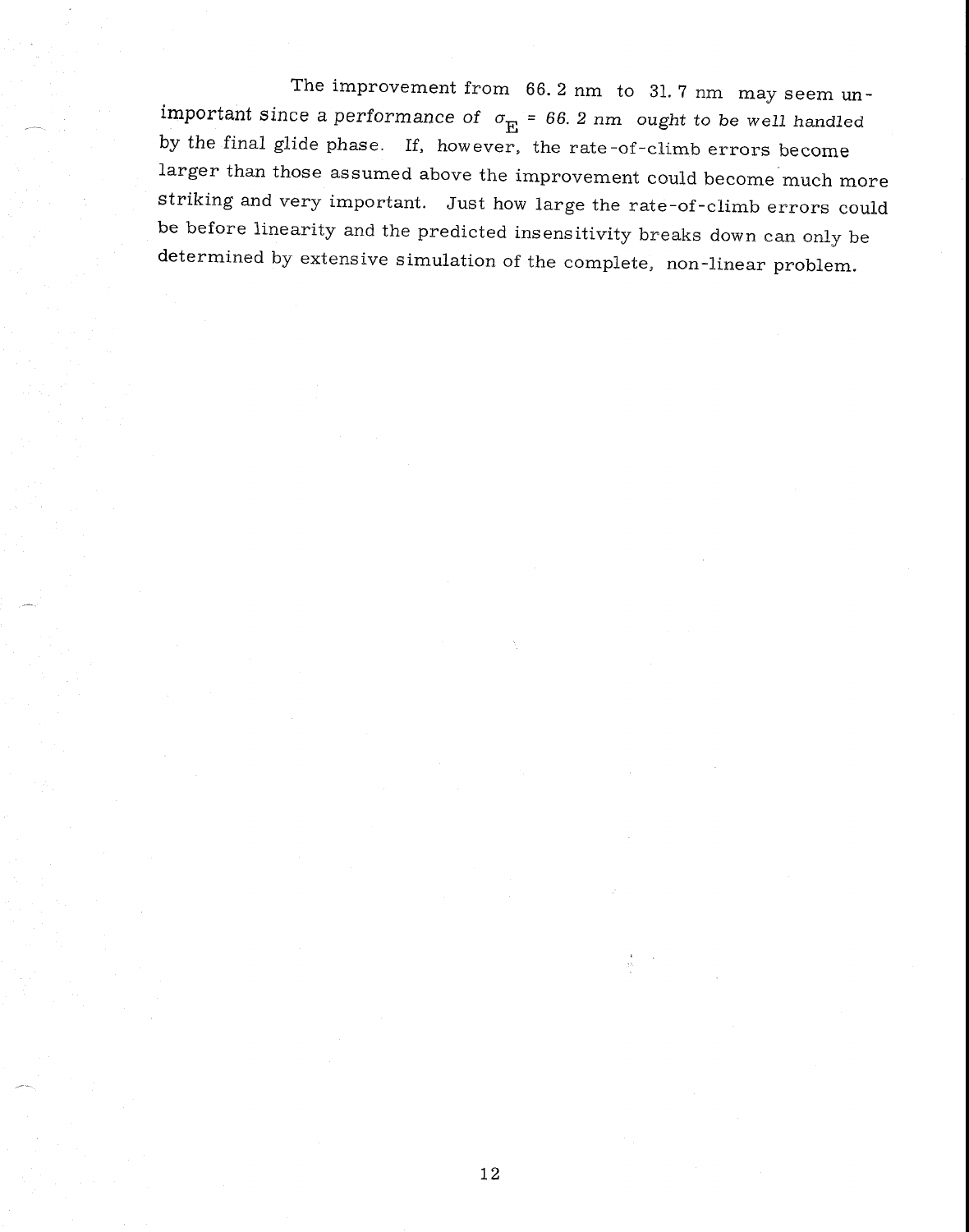

# Fig. 1 Performance Contours for Constant Gains (5000 nm case)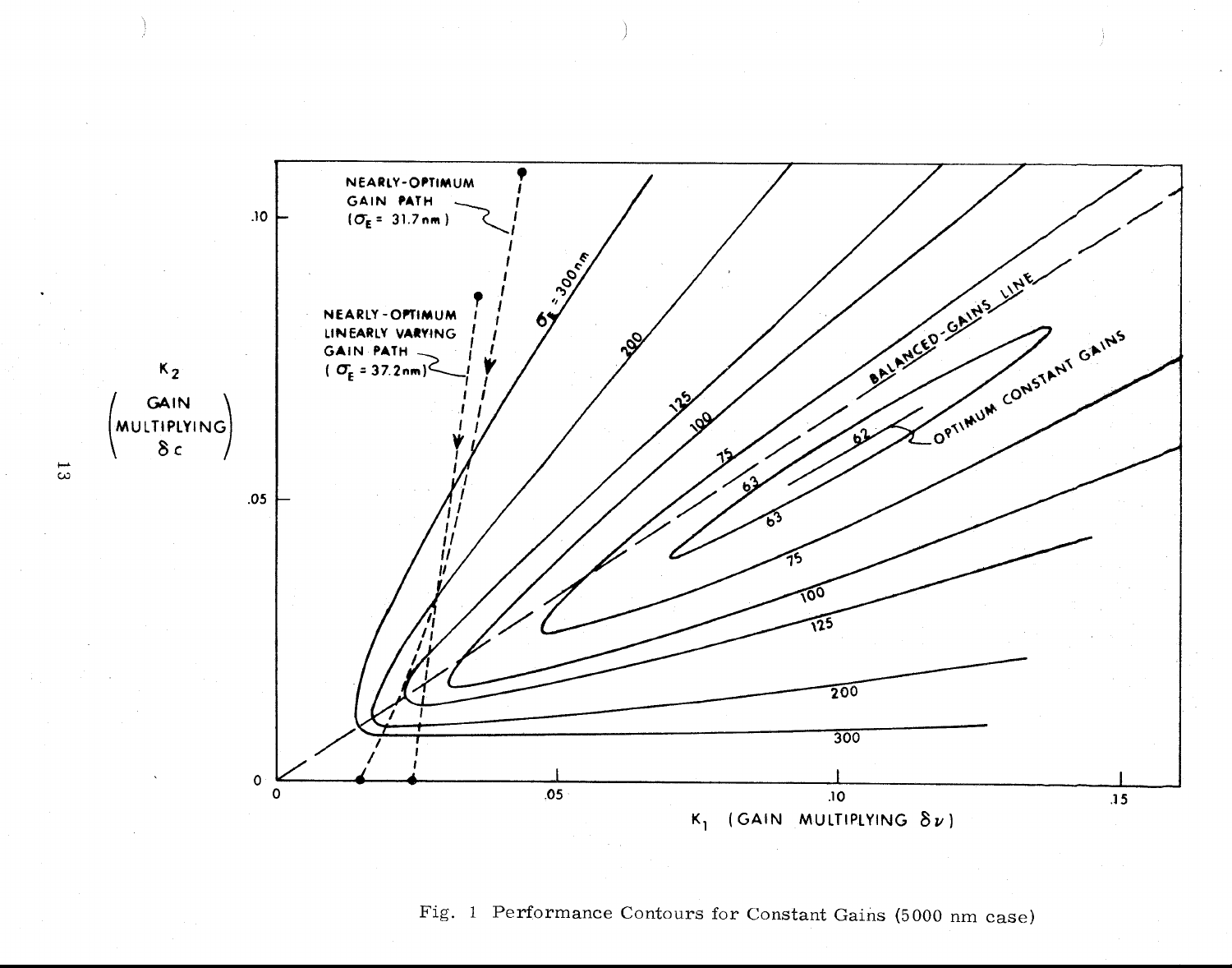| Table 1                                                           |  |
|-------------------------------------------------------------------|--|
| Operation of Steepest Descent Program with Linearly Varying Gains |  |

| Iteration $\parallel$   | $k_1(a_0)$ |           | $k_1(a_f)$ |           | $\frac{k_2}{k_1}(a_0)$ | $\sim$    | $\frac{k_2}{k_1}(a_f)$ |             | $%$ change in<br>parameter with | $\sigma_{\mathbf{E}}$ |
|-------------------------|------------|-----------|------------|-----------|------------------------|-----------|------------------------|-------------|---------------------------------|-----------------------|
|                         |            | (nm)      |            | (nm)      |                        | (nm)      |                        | (nm)        | largest effect                  | (nm)                  |
| <b>Start</b>            | .03000     | $-0.0019$ | .03000     | $-0.0326$ | 1.0000                 | $+.0439$  | 1.0000                 | $+.233$     | $- -$                           | 169.2                 |
|                         | .03004     | $+.0059$  | .03067     | $-.0409$  | .9698                  | $+.0287$  | .8400                  | $+.194$     | 16                              | 129.8                 |
| $\boldsymbol{2}$        | .02989     | $+.0061$  | .03170     | $-0.0442$ | .9468                  | $+.0010$  | .7056                  | $+.132$     | 16                              | 99.1                  |
| $\mathbf{3}$            | .02967     | $-.0098$  | .03341     | $-0.0346$ | .9456                  | $-0.0388$ | .5927                  | $+.0376$    | 16                              | 81.8                  |
| $\overline{\mathbf{4}}$ | .03087     | $-.0377$  | .03817     | $-.0064$  | 1.0970                 | $-.0568$  | .5007                  | $-.0378$    | 16                              | 70.5                  |
| $5\phantom{.}$          | .03415     | $-.0028$  | .03886     | $-.0292$  | 1.2720                 | $-.0109$  | .5541                  | $+.0685$    | 16                              | 64.3                  |
| 10                      | .03821     | $-.0120$  | .04005     | $+.0187$  | 1.5750                 | $-0.0255$ | .4462                  | $-.0126$    | 8                               | 53.3                  |
| 20                      | .03816     | $-0.0043$ | .03761     | $+.0235$  | 1.9540                 | $-0.0213$ | .3766                  | $-0.0057$   | 4                               | 47.9                  |
| 30                      | .03574.    | $+.0002$  | .03517     | $+.0191$  | 2.1690                 | $-.0159$  | .3344                  | $-.00004$   | $\overline{2}$                  | 45.0                  |
| 40                      | .03326     | $-.0038$  | .03370     | $+.0297$  | 2.3300                 | $-0.0198$ | .3063                  | $-.00560$   | $\bf{2}$                        | 43.3                  |
| 41                      | .03335     | $+.0124$  | .03302     | $-.0089$  | 2.3300                 | $+.0032$  | .3063                  | $+.01490$   | $\overline{\mathbf{2}}$         | 43.0                  |
| Restart                 | .03330     | $-.1377$  | .03300     | $+.3332$  | 2.3300                 | $-.1472$  | $\bf{0}$               | $\bf{0}$    | $= -$                           | 141.6                 |
|                         | .03550     | $-.1173$  | .02772     | $+.3019$  | 2.4950                 | $-.1616$  | $\mathbf 0$            | $\bf{0}$    | 16                              | 64.4                  |
| $\mathbf{2}$            | .03771     | $+.1102$  | .02328     | $-0.2676$ | 2.7090                 | $+.1866$  | 0                      | $\bf{0}$    | 16                              | 55.0                  |
| $\mathbf{3}$            | .03647     | $-.0217$  | .02515     | $+.0736$  | 2.5570                 | $-0.0362$ | 0                      | $\bf{0}$    | 8                               | 38.1                  |
| 10                      | .03623     | $+.0078$  | .02450     | $-0.0017$ | 2.5460                 | $+.0095$  | $\bf{0}$               | $\mathbf 0$ | 0.5                             | 37.4                  |
| 15                      | .03579     | $-.0007$  | .02432     | $+.0187$  | 2.5130                 | $-0.040$  | $\bf{0}$               | $\mathbf 0$ | 0.5                             | 37.25                 |
| 16                      | .03580     | $+.0007$  | .02420     | $-.0020$  | 2.5160                 | $+.0089$  | $\bf{0}$               | $\bf{0}$    | .0.5                            | 37.22                 |

effect of  $0.1\%$  change in parameter

 $\overline{1}$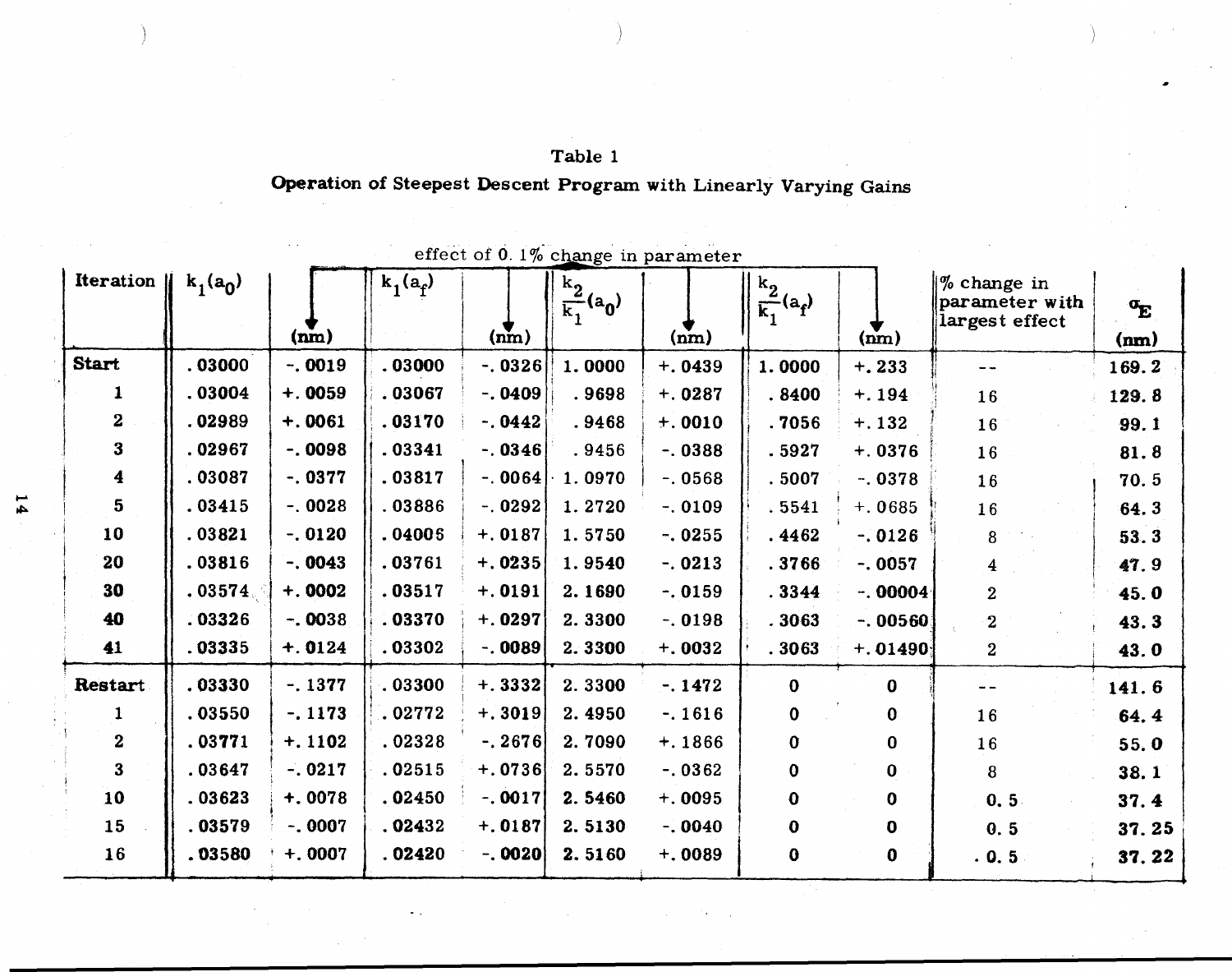

Fig. 2 - Nearly Optimum Gains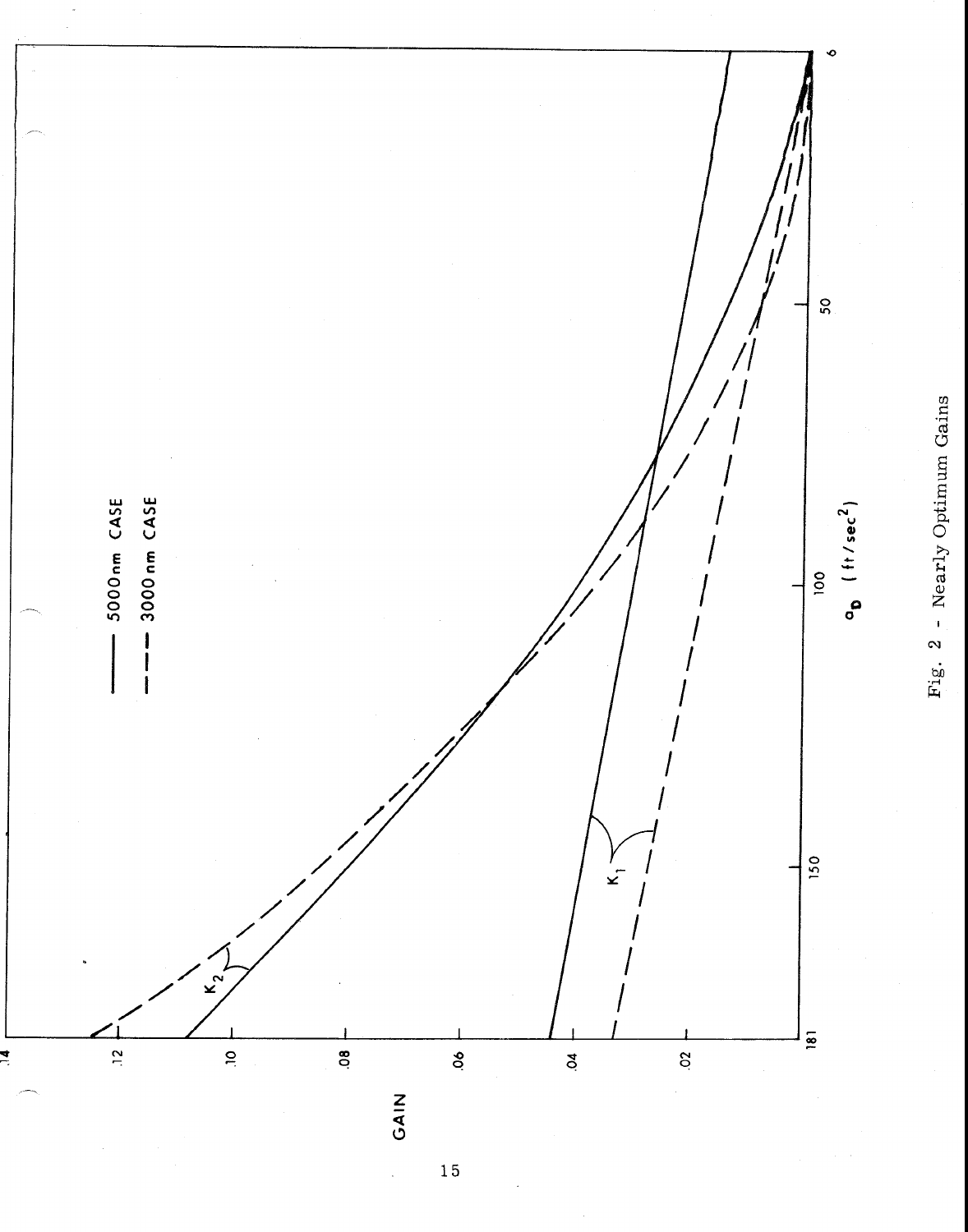

Fig. 3 Operation with Optimum Gains (5000 n. m. case)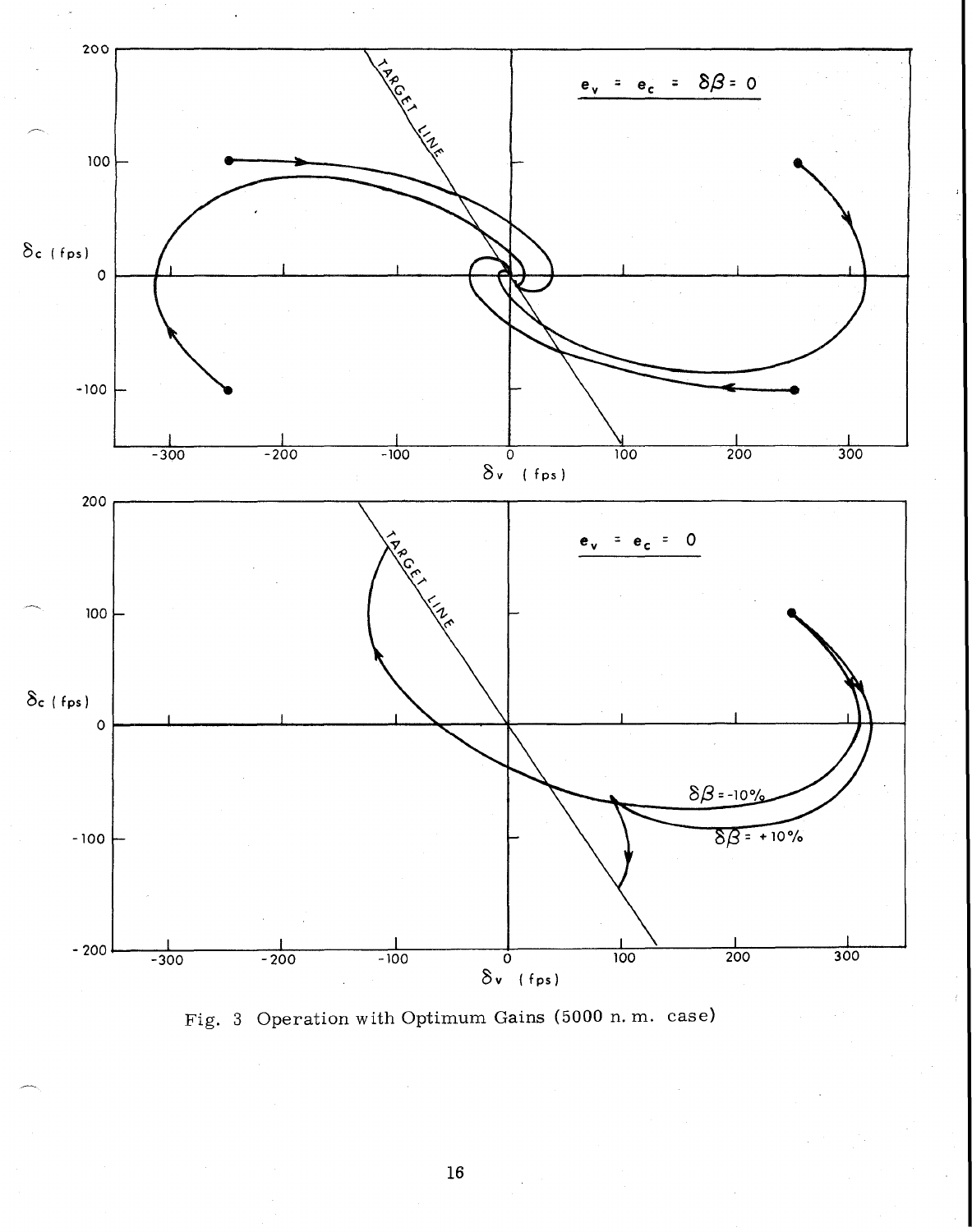

Fig. 4 Comparison of Optimum-Gains Operation with Balanced-Gains Operation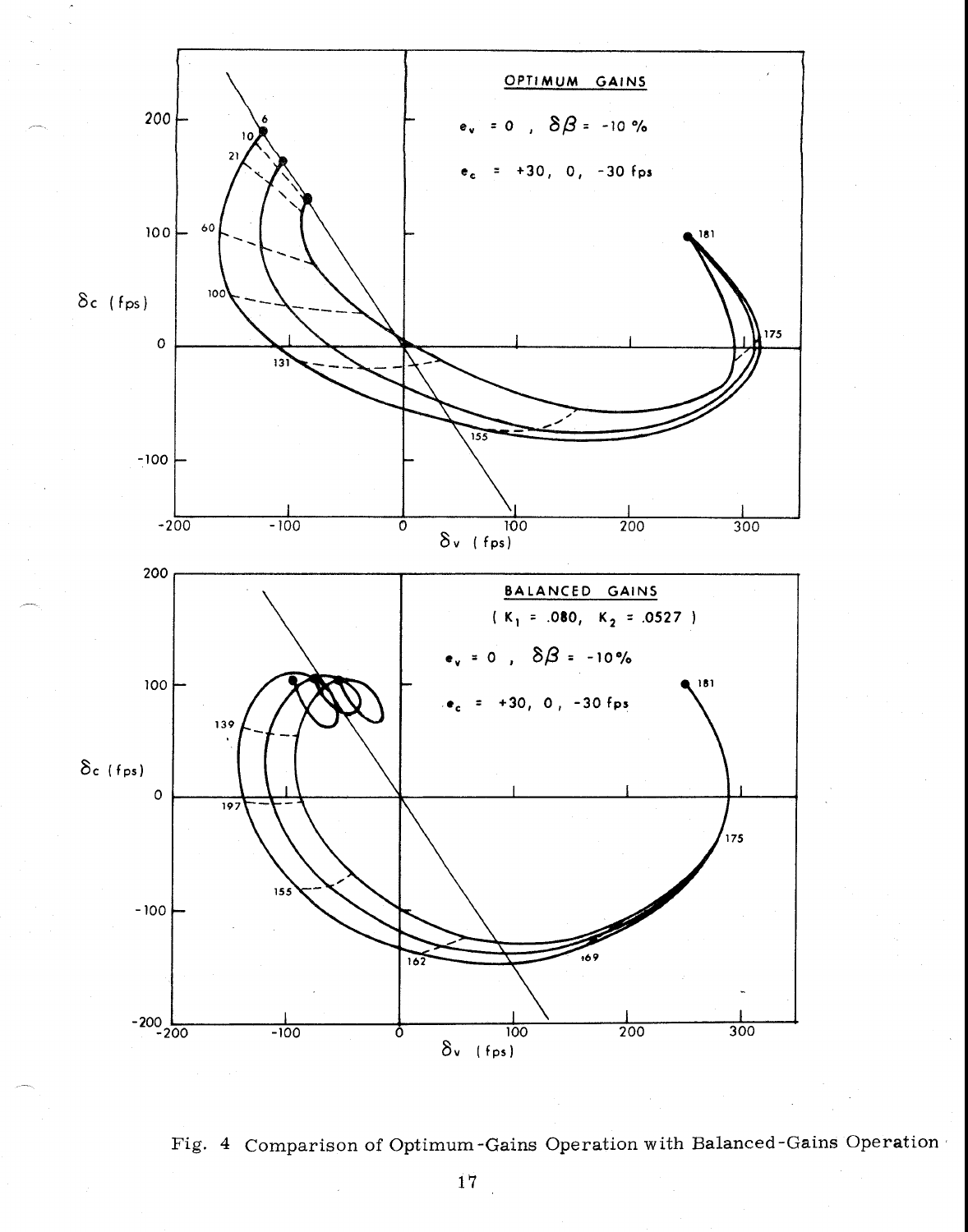## APPENDIX

## 1. Partial Derivatives

The partial derivatives used in the linearized drag-dependent equations (Page 4) are derived in two steps. First, some partial derivatives pertaining to the time-dependent equations are derived. Second, expressions relating these to the desired partial derivatives are obtained.

With the following changes in notation

$$
z = r - r_0
$$

 $C = \frac{\rho_0 c_D A}{r}$ 

$$
2m
$$

we have the following time-dependent equations.

$$
\frac{dv}{dt} = d(v, z, \beta) = -a = -Ce^{-\beta z}v^2
$$

 $\frac{da}{dt} = h(c, v, z, \beta) = \frac{\partial a}{\partial z} \frac{dz}{dt} + \frac{\partial a}{\partial v} \frac{dv}{dt}$  $\frac{\partial a}{\partial x}$  c -  $\frac{\partial a}{\partial x}$  a *a z av*  =  $C\beta v^2 c e^{-\beta z}$  -2C  $v^3 e^{-2\beta z}$ 

The following partial derivatives are then easily obtained.

$$
\frac{\partial d}{\partial v} = d_v = -2Cve^{-\beta z}
$$

$$
d_z = C\beta v^2 e^{-\beta z}
$$

$$
d_\beta = Czv^2 e^{-\beta z}
$$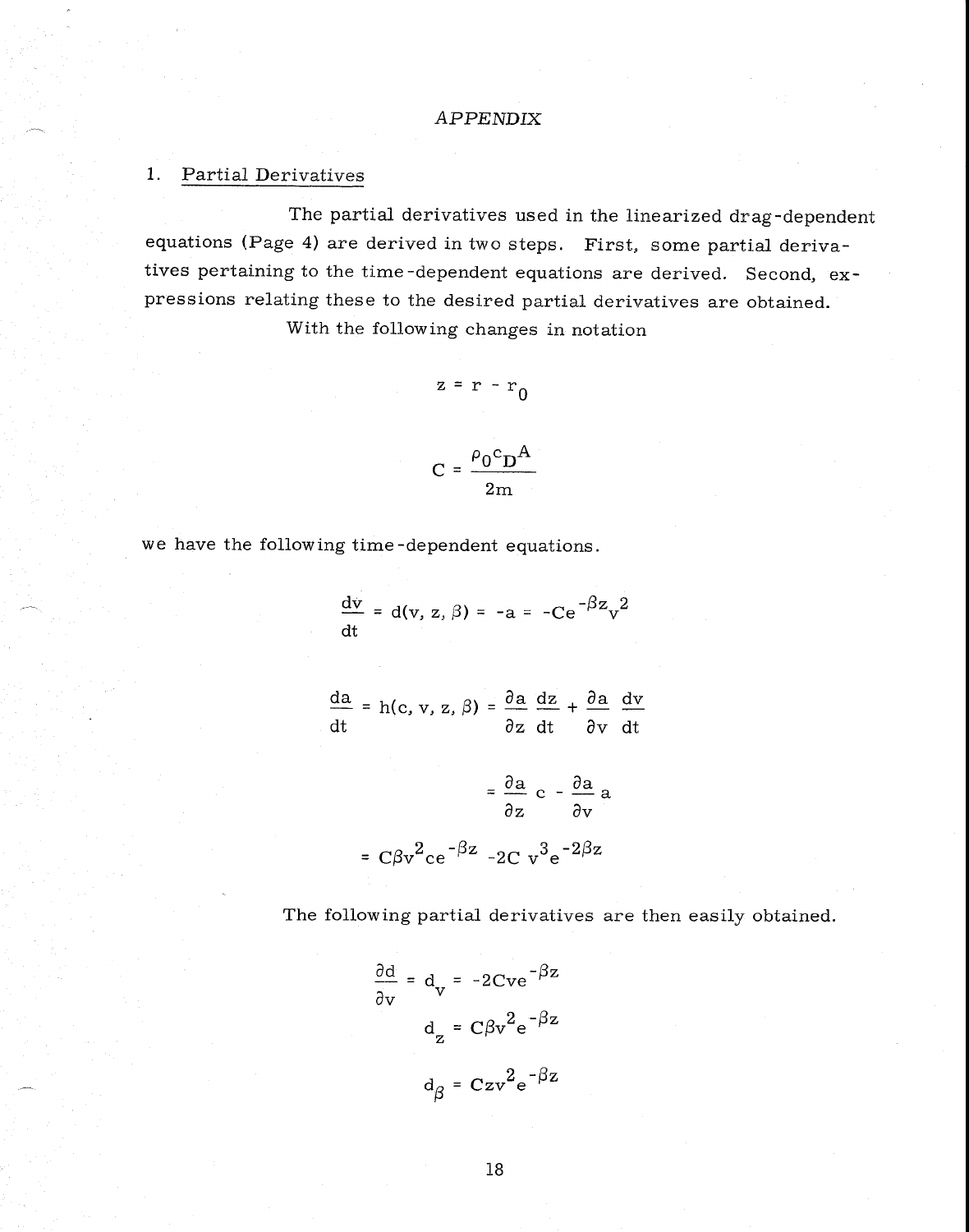$$
h_c = -C\beta v^2 e^{-\beta z}
$$
  
\n
$$
h_v = -2C\beta v c e^{-\beta z} - 6C^2 v^2 e^{-2bz}
$$
  
\n
$$
h_z = C\beta v^2 c e^{-\beta z} + 4C^2 \beta v^3 e^{-2\beta z}
$$
  
\n
$$
h_\beta = (\beta z - 1)Cv^2 c e^{-\beta z} + 4C^2 z v^3 e^{-2\beta z}
$$

The drag-dependent differential equations may be expressed as follows:

$$
r = \frac{dr}{da} = \frac{dr}{dt} = \frac{d}{dt} = \frac{c}{h(c, v, z, \beta)}
$$
  
= f(c, v, z, \beta)  

$$
v' = \frac{dv}{da} = \frac{dv}{dt} = \frac{d}{dt} \frac{d(v, z, \beta)}{h(c, v, z, \beta)}
$$
  
= g(c, v, z, \beta)

The desired partial derivatives than become:



The un-subcripted quantities, d and h, are simply the time rates of change of velocity and acceleration-due-to-drag,  $\dot{v}$  and  $\dot{a}$ , along the reference trajectory.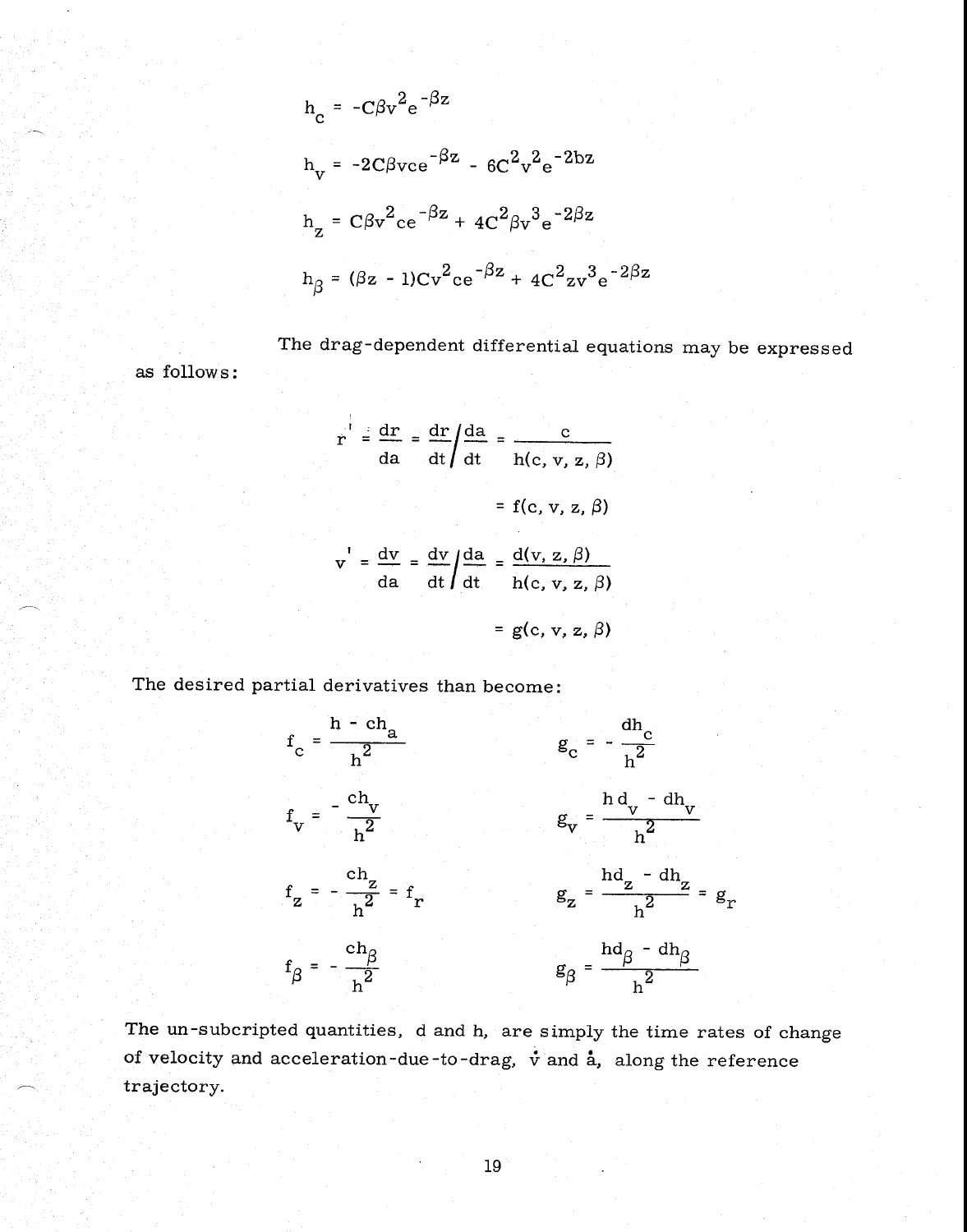# 2. Statistical Differential Equations

The following equations are easily derived from Eqs. (10), (11) and  $(12)$  on Page 4.

$$
\frac{1}{6c^2} = 2\left\{f_c \frac{1}{6c^2} + f_v \frac{1}{6c^2} + f_r \frac{1}{6c^2} + f_r \frac{1}{6c^2} + f_s \frac{1}{6c^2} + f_s \frac{1}{6c^2} + f_s \frac{1}{6c^2} + f_s \frac{1}{6c^2} + f_s \frac{1}{6c^2} + f_s \frac{1}{6c^2} + f_s \frac{1}{6c^2} + f_s \frac{1}{6c^2} + f_s \frac{1}{6c^2} + f_s \frac{1}{6c^2} + f_s \frac{1}{6c^2} + f_s \frac{1}{6c^2} + f_s \frac{1}{6c^2} + f_s \frac{1}{6c^2} + f_s \frac{1}{6c^2} + f_s \frac{1}{6c^2} + f_s \frac{1}{6c^2} + f_s \frac{1}{6c^2} + f_s \frac{1}{6c^2} + f_s \frac{1}{6c^2} + f_s \frac{1}{6c^2} + f_s \frac{1}{6c^2} + f_s \frac{1}{6c^2} + f_s \frac{1}{6c^2} + f_s \frac{1}{6c^2} + f_s \frac{1}{6c^2} + f_s \frac{1}{6c^2} + f_s \frac{1}{6c^2} + f_s \frac{1}{6c^2} + f_s \frac{1}{6c^2} + f_s \frac{1}{6c^2} + f_s \frac{1}{6c^2} + f_s \frac{1}{6c^2} + f_s \frac{1}{6c^2} + f_s \frac{1}{6c^2} + f_s \frac{1}{6c^2} + f_s \frac{1}{6c^2} + f_s \frac{1}{6c^2} + f_s \frac{1}{6c^2} + f_s \frac{1}{6c^2} + f_s \frac{1}{6c^2} + f_s \frac{1}{6c^2} + f_s \frac{1}{6c^2} + f_s \frac{1}{6c^2} + f_s \frac{1}{6c^2} + f_s \frac{1}{6c^2} + f_s \frac{1}{6c^2} + f_s \frac{1}{6c^2} + f_s \frac{1}{6c^2} + f_s \frac{1}{6c^2} + f_s \frac{1}{6c^2} + f_s \frac{1}{6c^2} + f_s \frac{1}{6c^2} + f_s
$$

 $2\overset{\cdot}{0}$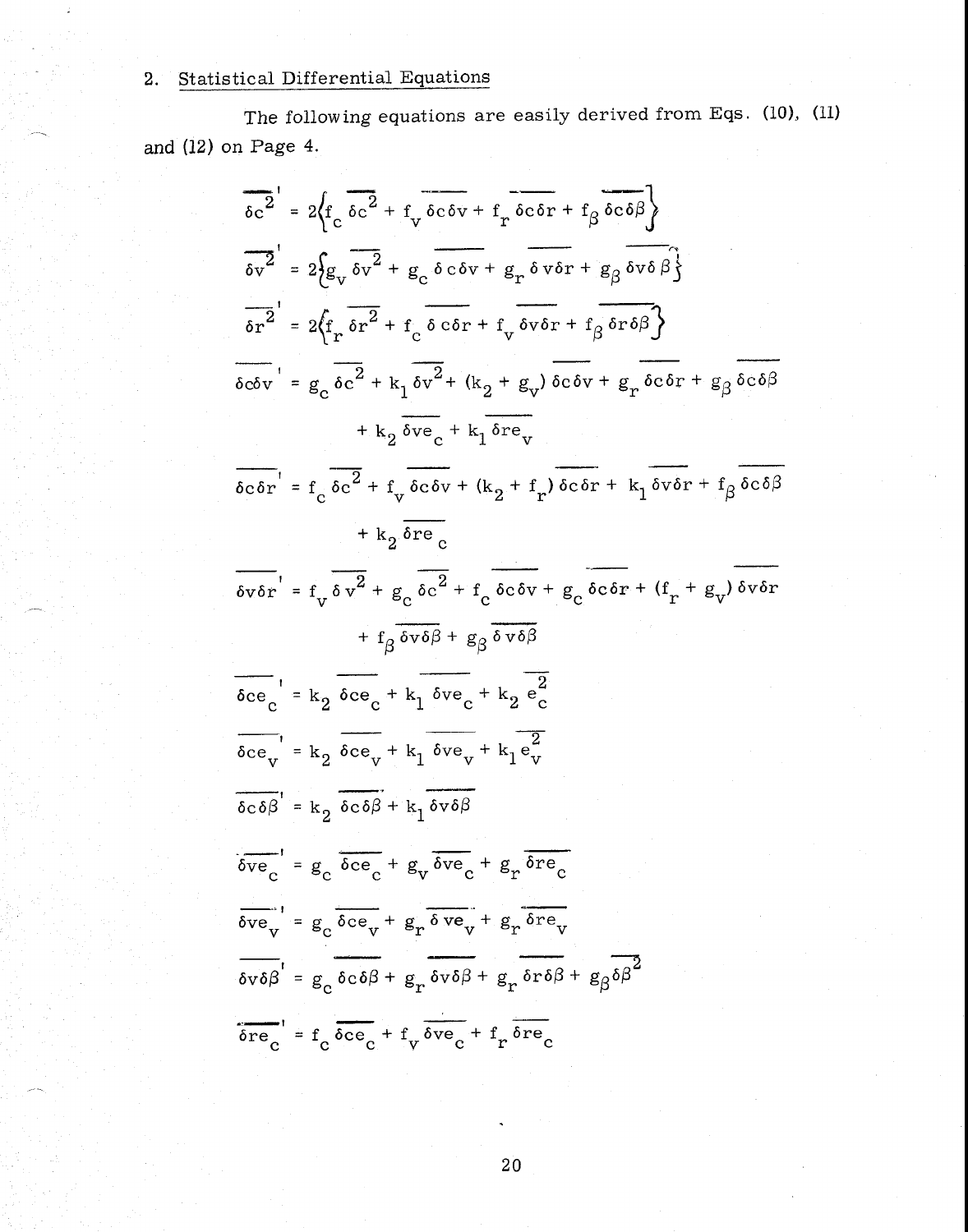$$
\frac{\delta \mathbf{r} \mathbf{e}_{v}}{\delta \mathbf{r} \delta \beta} = \mathbf{f}_{c} \frac{\delta_{c} \mathbf{e}_{v}}{\delta \mathbf{r} \delta \beta} + \mathbf{f}_{v} \frac{\delta \mathbf{v} \mathbf{e}_{v}}{\delta \mathbf{v} \delta \beta} + \mathbf{f}_{r} \frac{\delta \mathbf{r} \mathbf{e}_{v}}{\delta \mathbf{r} \delta \beta} + \mathbf{f}_{\beta} \frac{\delta \beta^{2}}{\delta \beta^{2}}
$$

We have assumed the error sources to be constant over a particular trajectory and uncorrelated with each other. Therefore,

$$
\frac{1}{e^2} = \frac{1}{e^2} = \frac{1}{e^2} = 0
$$

and

$$
\frac{e_{\rm c}e_{\rm v}}{e_{\rm c}e_{\rm v}} = \frac{e_{\rm c}\delta\beta}{e_{\rm c}\delta\beta} = \frac{e_{\rm v}\delta\beta}{e_{\rm v}\delta\beta} = 0
$$